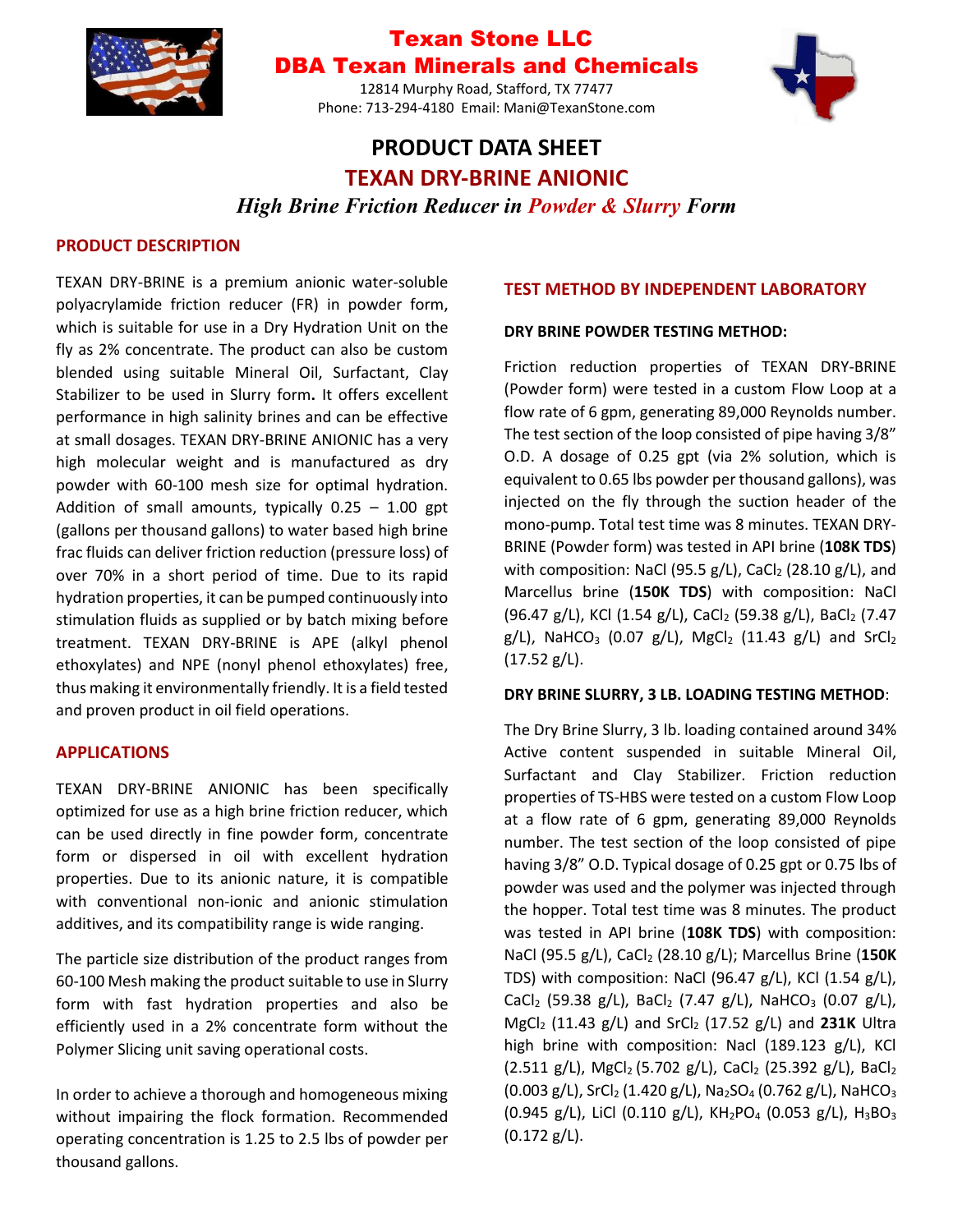

## Texan Stone LLC DBA Texan Minerals and Chemicals

12814 Murphy Road, Stafford, TX 77477 Phone: 713-294-4180 Email: Mani@TexanStone.com

#### **DRY BRINE SLURRY, 2.5 LB. LOADING WITH PRODUCED WATER:**

Friction reduction properties of Dry Brine 2.5 lb. loading were tested in a custom Flow Loop at a flow rate of 5.75 gpm, generating 87,000 Reynolds number. The test section of the loop consisted of pipe having 3/8" O.D. **Typical dosage of 0.5 gpt** or 1.25 lb. powder was used, and injected through the hopper with 7 Gallons of Water. Total test time was 8 minutes. The product was tested with produced water in harsh environment with a **pH of 5.38, S.G. of 1.17 with Total Dissolved Solid level of 251,000. The appearance of the water was orange in color due to the presence of Iron precipitate**. The Elemental composition of water in mg/l (ppm): Boron (B): 32.93, Barium (Ba2+): 3.146, **Calcium (Ca2+): 22018.7**, Iron **(Fe2+): 8.09**, Potassium (K): 2629, Magnesium (Mg2+):6.08, Sodium (Na): 62196.7, Strontium (Sr2+): 1319.42, Zinc (Zn): 0.118, Chlorides (Cl-): 158950.71.

| Form                                 | Flowing, White<br>granular<br>Free<br>powder         |
|--------------------------------------|------------------------------------------------------|
| <b>Flash Point</b>                   | Not applicable                                       |
| <b>Freeze Point</b>                  | Not determined                                       |
| <b>Mesh Size</b>                     | 60-100 Mesh                                          |
| <b>Molecular Weight</b><br>(Million) | 12-14 (Medium)                                       |
| <b>Anionic Charge</b>                | $25 - 30$                                            |
| Solid Content (%)                    | $\geq 90$                                            |
| <b>Viscosity</b>                     | No data available                                    |
| (cps)@Temp                           |                                                      |
| Odor                                 | Little odor or odorless                              |
| Density ( $g/cm3$ )                  | $0.73$ g/cm <sup>3</sup>                             |
| pH                                   | 6-8 (0.5% solution)                                  |
| <b>Solubility</b>                    | <b>Completely and Rapidly</b>                        |
| <b>Insoluble Content</b>             | < 0.2                                                |
| (%)                                  |                                                      |
| <b>Shelf Life</b>                    | 24 Months (It should be kept in                      |
|                                      | a dry place and the storage                          |
|                                      | temperature is 0 $\mathcal{C}$ to 35 $\mathcal{C}$ , |
|                                      | away from direct sunlight and                        |
|                                      | moisture.)                                           |

#### **PACKED IN JUMBO BAGS WEIGHING 1650 LBS**

## **Texan DRY-BRINE tested in the two brines performance and Results**

0.25 gpt via 2% solution, which is equivalent to 0.65 lbs powder per thousand gallons.

*Figure 1. FR performance of TEXAN DRY-BRINE in 108K TDS API Brine.*

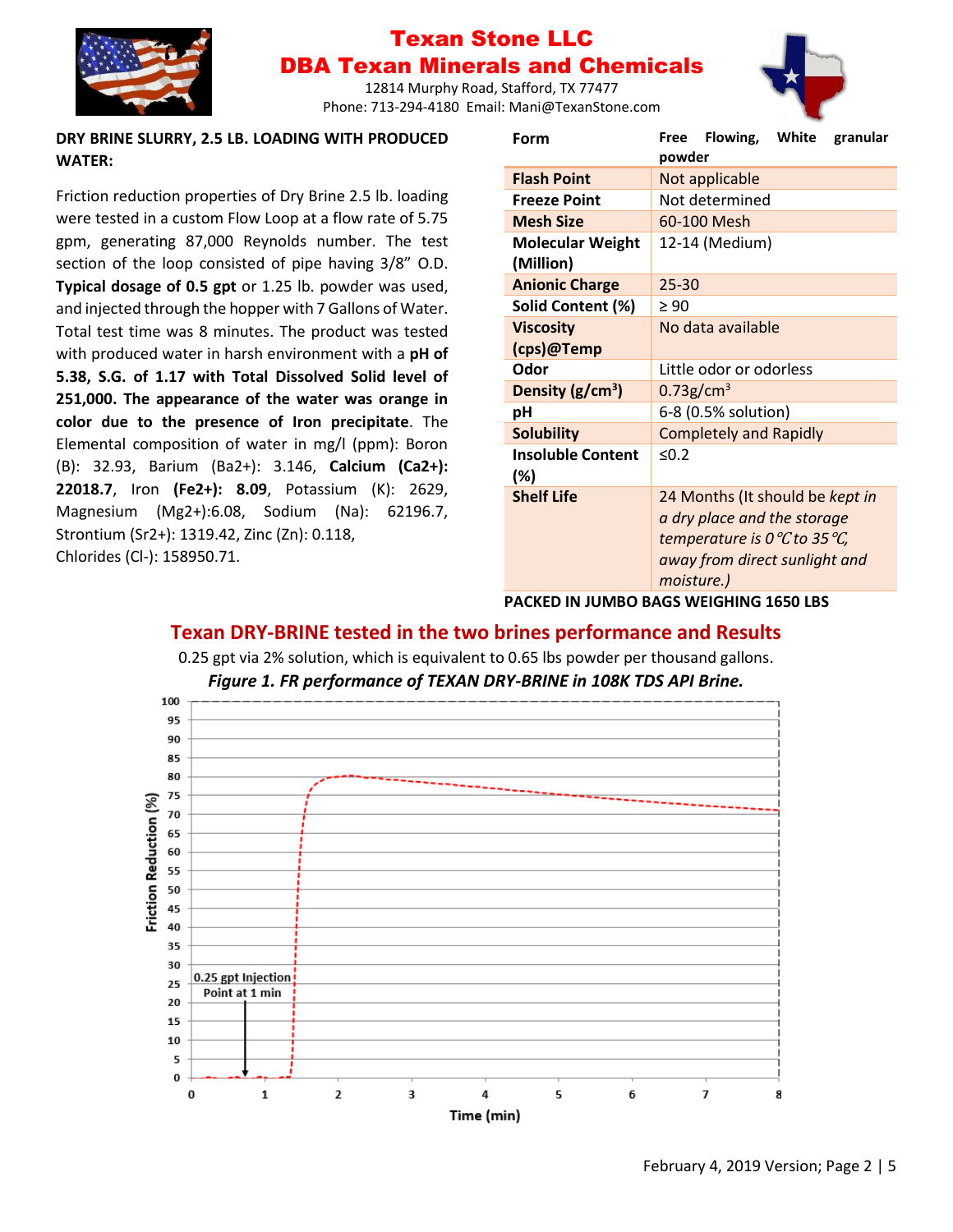

The test results show that TEXAN DRY-BRINE achieves a FR value of 80.33% in API brine and 78.74% in Marcellus brine.

## **TEXAN DRY BRINE SLURRY 3 lb. LOADING PERFORMANCE & RESULTS:**



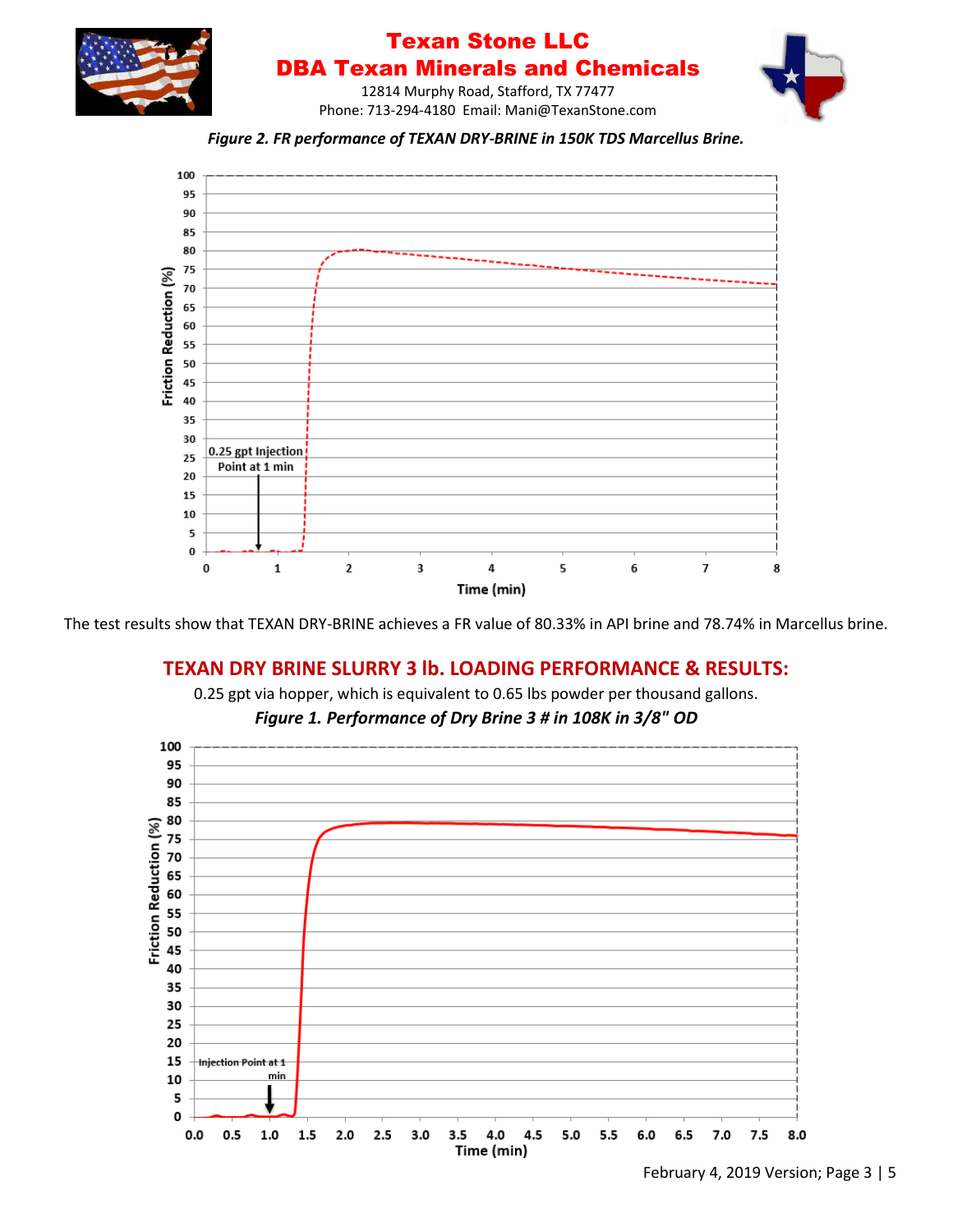

## Texan Stone LLC DBA Texan Minerals and Chemicals

12814 Murphy Road, Stafford, TX 77477 Phone: 713-294-4180 Email: Mani@TexanStone.com





**The test results show that Dry Brine 3 # achieves a FR value of 79.44% in Synthetic 108K Brine, 77.12% in Synthetic 150k Brine and 77.80% in Synthetic 231k Brine.**